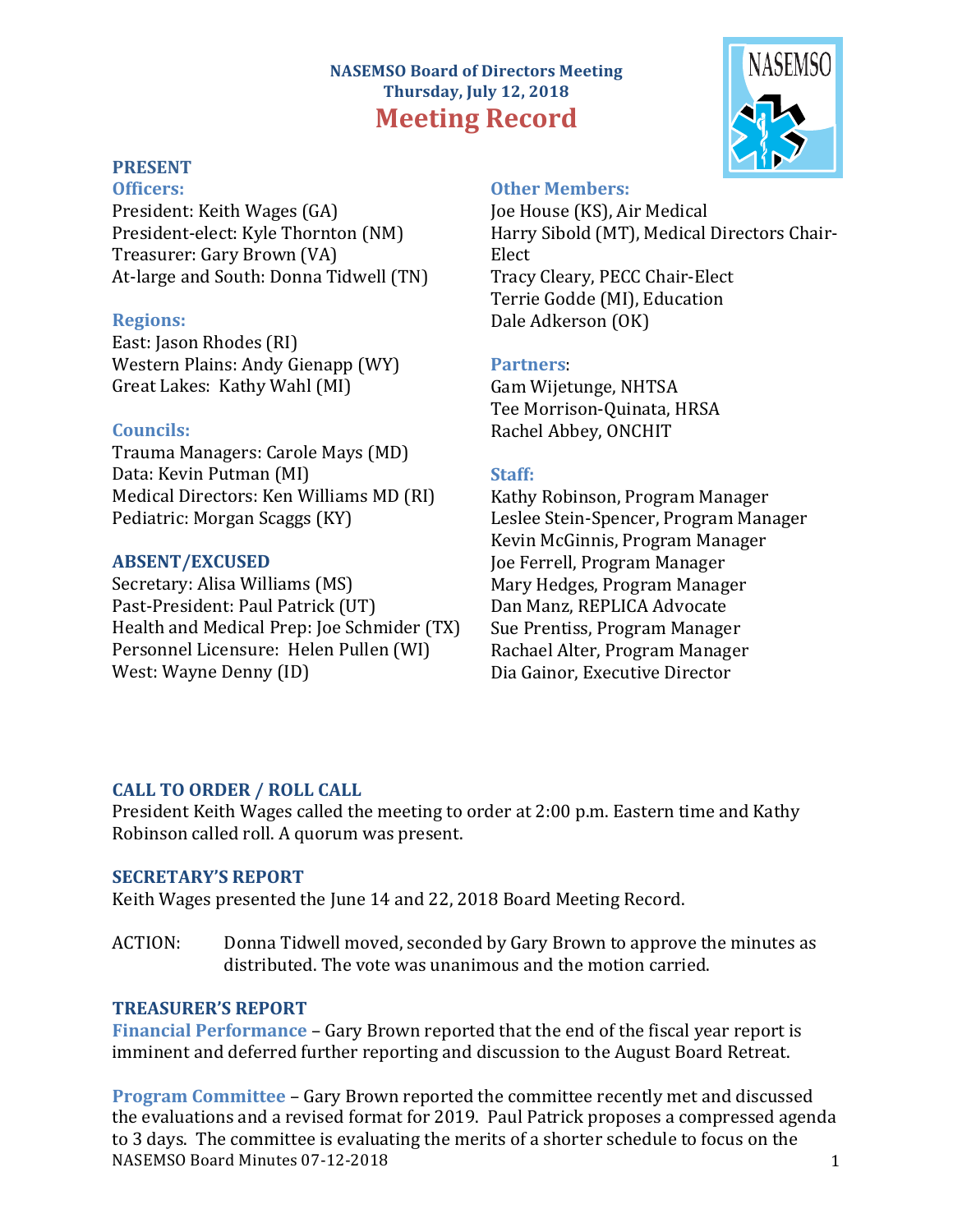business of association including council and committee reports. The committee is also looking at 3.5 - 4 days. The suggestion will be discussed at the Board retreat in Reno.

#### **PRESIDENT'S REPORT**

President Wages expressed a special thanks to our federal partners who have joined today.

#### **FEDERAL PARTNER UPDATES**

**EMSC** – Tee Morrison Quinata yielded her time to ONCHIT.

**NHTSA OEMS** – Gam Wijetunge reported that the NEMSAC appointments were announced yesterday. FICEMS met 2 wks ago and the meeting summary is anticipated 1-2 wks. The RFI on Prehospital Trauma closes July 31.

**ONCHIT** – Rachel Abbey reported that 40 M has been approved to build up the HIT system in CA to improve health information exchange and EMS collaboration. ONCHIT hosted an end-of-life webinar on July 10 at healthit.gov.

#### **EXECUTIVE DIRECTOR'S REPORT**

**NEPS** – Dia Gainor reported that NASEMSO is working with NHTSA OEMS on 2018-19 plans for projects addressing trauma and time-sensitive emergencies, a modified national EMS assessment and workforce attrition. Templates on ambulance inspections, rural issues, workforce evaluations will be discussed as part of the strategic planning effort in Reno.

**SOP Model Revision** – Kathy Robinson reported that the final draft was delivered to NHTSA ahead of schedule although dissemination and implementation efforts are anticipated throughout the fall. We recently learned of inappropriate use of the  $3^{rd}$  public comment draft by EMS agencies in PA in an attempt to influence state policy so we obtained permission from NHTSA to share the current and embargoed working draft with all states. NHTSA can request additional changes through the end of September. Members are reminded the document is not official until posted at ems.gov.

**Fatigue in EMS** – The period of performance for dissemination of the guidelines concluded in June. We have an implementation guidebook ready to go, but it is currently in agency review and thus embargoed until we receive approval from OBSR to distribute. The PI is currently recruiting individuals to appear in video clips about fatigue to support the learning modules for the experimental study. We have completed all requests for information from NHTSA on the OMB application and await word from OBSR that it has been submitted. OMB approval and notice in the Federal Register is the most important first step for the experimental study phase to begin in earnest.

**Baylor EIIC** – Rachael Alter shared that manuscript development on performance measures is underway. Dr. Shah transitioned away from EIIC leadership and Sam Vance has taken over his responsibilities. Katrina Altenhofen has been named the program lead for state partnerships.

**National Collaborative for Bio-Preparedness - Joe Ferrell reported that 10 states are** now participating in the National Collaborative. An example of these efforts includes crash records linked with trauma scores. An initiative regarding email/text messaging alerting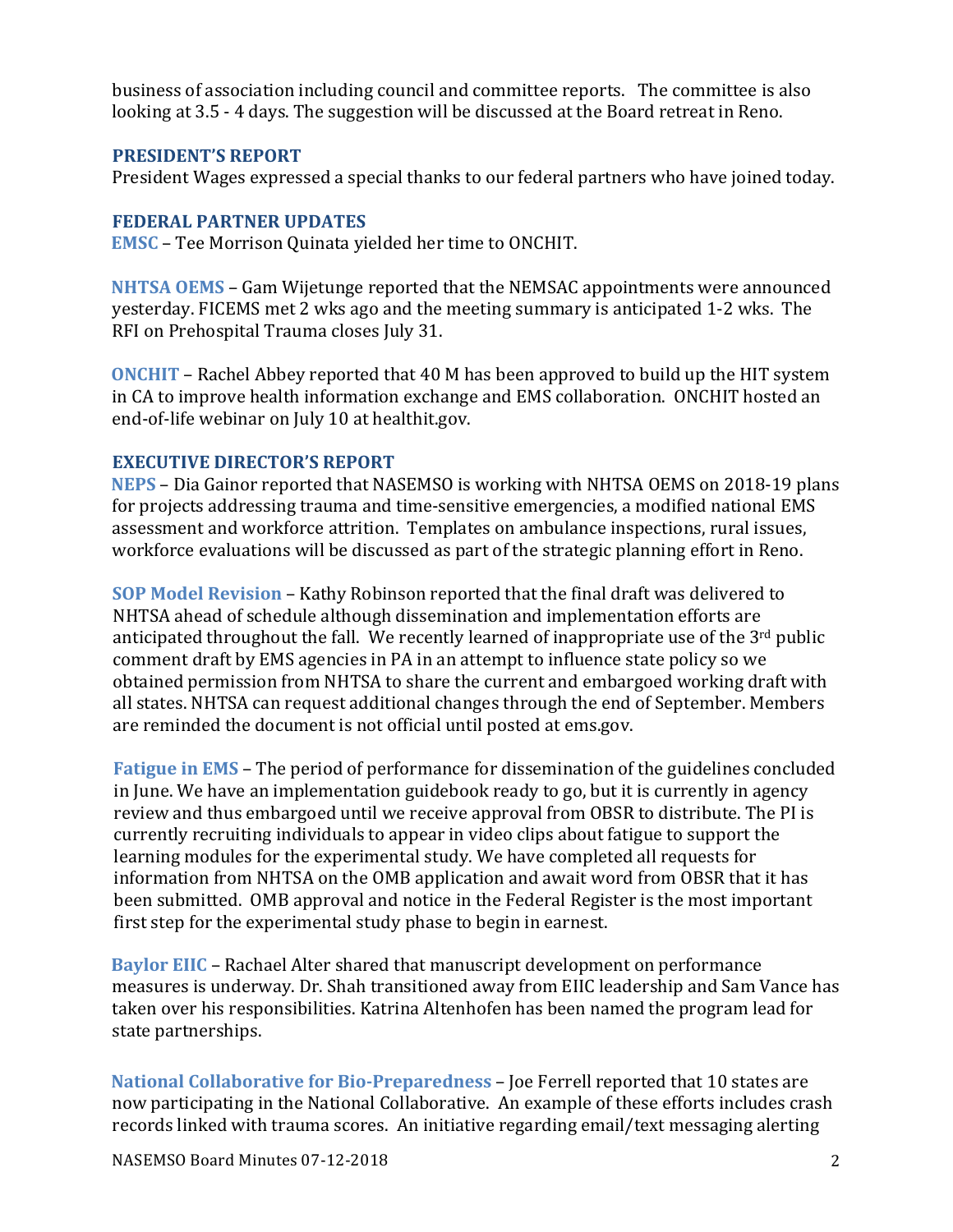when established threshholds are exceeded is progressing. Biospatial welcomes invitations for Regional Meetings.

**REPLICA** – Sue Prentiss (reporting for Dan Manz) that NH (15) and MO (16) bills have been signed. Dan is working with stakeholder coalitions for next year.

**NHTSA Naloxone Evidence-Based Guideline** – Mary Hedges indicated that the 3<sup>rd</sup> quarter report has been submitted to NHTSA. The EBG is due soon as the  $1<sup>st</sup>$  deliverable. The Expert Panel has noted a scarcity of peer-reviewed research on naloxone administration by EMS. EMSPIC provided some data to support the project.

**ToXcel Field Trauma Triage – Dia Gainor reported that a DUA has been achieved in a few** states for non-physiologic indicators. The analysis of data is in progress.

**Safe Transport of Children Crash Test – Mary Hedges mentioned the application for** funding has been submitted to Stryker. The committee meets every other month. EMSC managers have included 5 year goals/monies towards the project. The NJ application to the state Office of Highway Safety was approved.

ACS-COT Records Linkage Joint Policy Statement – Dia Gainor reported that Greg Brown is chairing the NASEMSO effort. Meetings are in progress, a first draft was produced, and revisions have been suggested to ACS.

**NASEMSO Web Site** – Dia Gainor reports that the buildout is in progress. Some time will probably be spent at retreat discussing the new format.

# **ACTION ITEMS**

**NAMSDL Model Universal Access to Naloxone Act – NASEMSO was invited to provide** input to the draft. Dr. Williams provided a verbal update on the recommendations on this initiative funded by the President's National Office of Drug Policy.

ACTION: Andy Gienapp moved, seconded by Kyle Thornton to approve the written comments. The motion passed by unanimous vote.

**ACEP Endorsement Request on the Clinical Capabilities and the Medical Equipment in EMS** – Keith Wages reported on the ACEP draft policy statement. Andy Gienapp expressed concern that the statement doesn't reflect how such decisions are made at the state level.

ACTION: Andy Gienapp moves not to endorse ACEP Policy Statement as written and suggests communicating with ACEP about rationale and the need to get state input on proposed equipment lists. Donna Tidwell provided the  $2<sup>nd</sup>$ . The motion passed by unanimous vote.

Further discussion: Andy offers that the equipment list is important to maintain as a national consensus document and that NASEMSO should take the lead. Donna agreed, suggesting that stakeholders must be able to provide input. The Board discussed whether an expanded list is needed, for example, HCID.

NASEMSO Board Minutes 07-12-2018 3